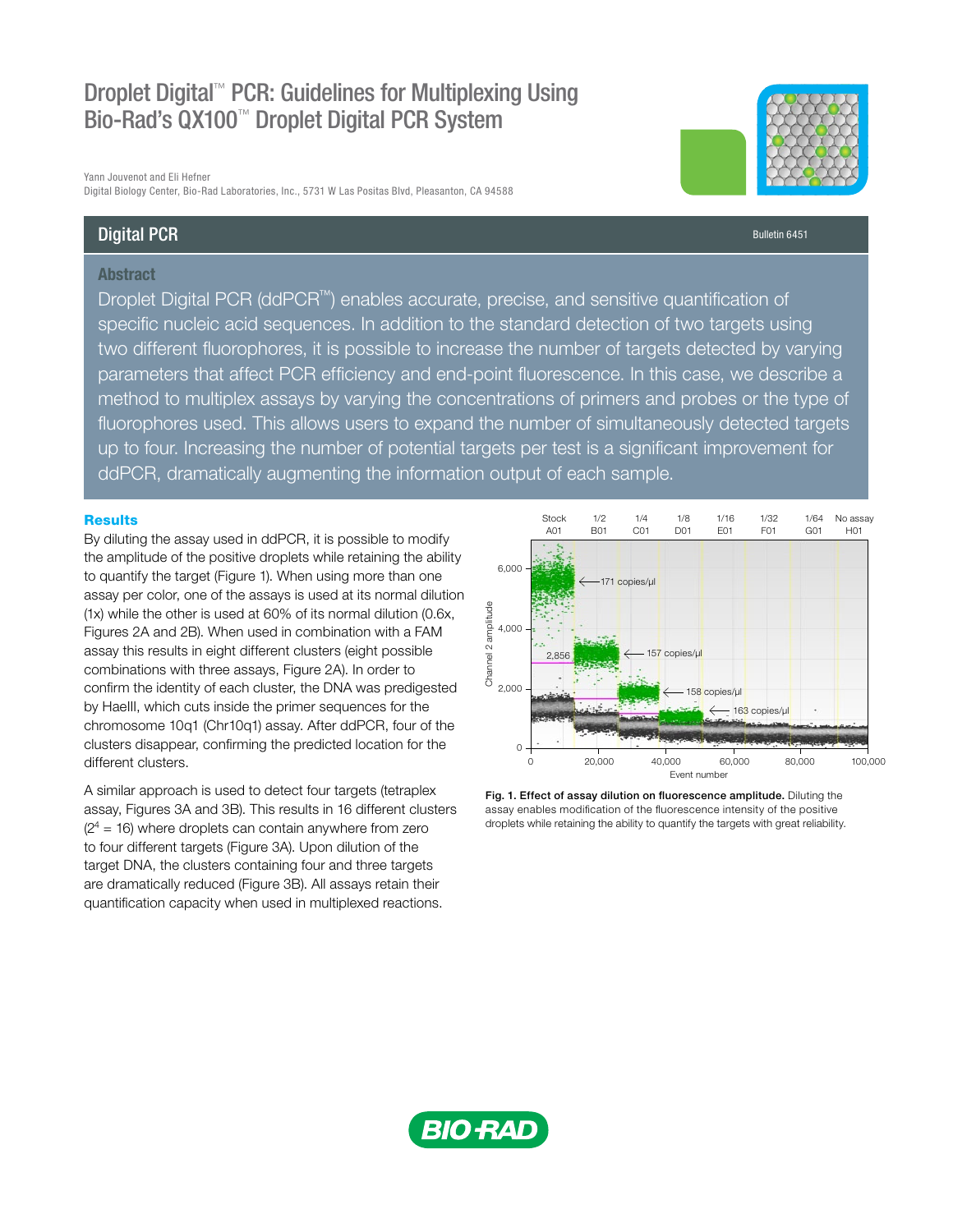An alternative to varying assay concentrations is to use alternate fluorophores. Figures 4A–D outline the results obtained by combining assays labeled with Alexa Fluor 488, ATTO 488, TET, and HEX. Since the instrument is calibrated for FAM and HEX/VIC, alternate fluorophores can also be detected, but they will not align in a perfectly orthogonal matrix. This allows one to separate the targets and find the expected 16 different clusters. Single positive clusters are outlined in Figure 4A, double positives in Figure 4B, triple positives in Figure 4C, and quadruple positives in Figure 4D.



Fig. 2. Triplex assay using 1x RPP30 (FAM) + 1x Chr10q1 (VIC) + 0.6x Chr13q3 (VIC) on a QX100 system. A, DNA was digested by Alul (cuts outside amplicons). Eight different populations were detected: one negative, three single positives, three double positives, and one triple positive. The quantification of all three targets is equivalent (euploid genome). Chr13q3 is detected at a lower level of fluorescence due to its lower assay concentration (0.6x instead of 1x). B, DNA was digested by HaeIII (cuts in between Chr10q1 primers). There is significant reduction of populations containing Chr10q1 positive droplets, therefore validating the detection pattern. This experiment also demonstrates that the QX100 system allows an additive effect of the fluorescence from two different reactions using the



**Double positives** 

Quadruple positives

Fig. 3. Simultaneous detection of four different targets by ddPCR. A, tetraplex assay using 1.5x *MP10K* (FAM) + 1x *RPP30* (FAM) + 1x Chr13q3 (VIC) + 0.6x Chr10q1 (VIC) on a QX100 system. Sixteen different clusters are shown in this 2-D plot. The clusters represent different combinations of the detected targets (one negative cluster, four single positives, six double positives, four triple positives, and one quadruple positive). This illustrates the capacity of the QX100 system to separate discrete populations by levels of fluorescence using only two fluorophores. B, tetraplex assay, with template DNA diluted one-quarter, performed on a QX100 system. When loading one-quarter of the DNA amount in the reaction, we observed a reduction of positive populations, in particular the triple and quadruple positives. This illustrates that the QX100 system retains its ability to quantify targets in a multiplex setting. The capability to multiplex up to four targets should enable researchers to increase the scope of their research (more answers per well), as well as save time and reagents. Chr, chromosome.

Triple positives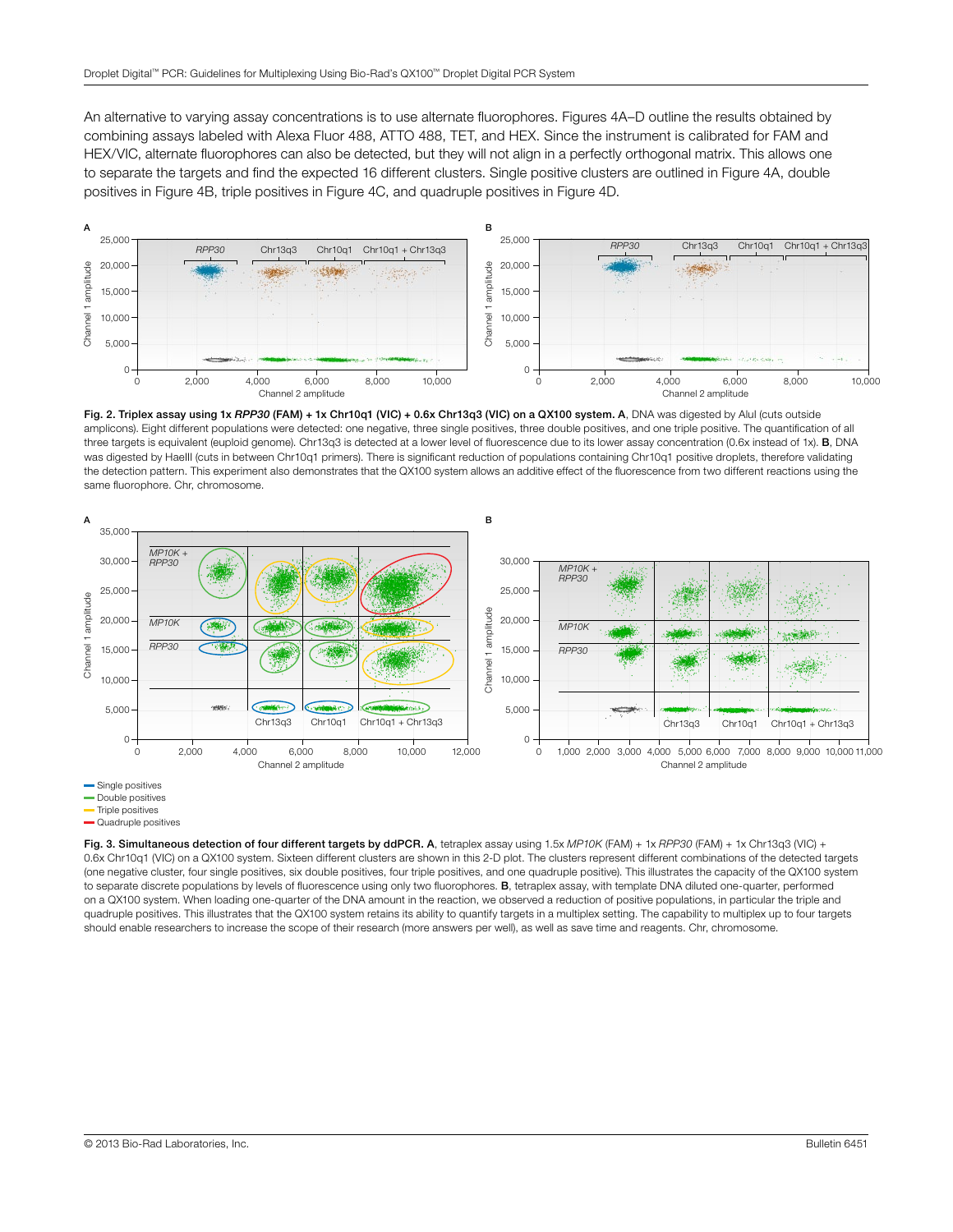

Fig. 4. Multiplex assay using fluorophore combinations to identify different populations on a QX100 system. These charts outline the relationship between different populations: single (A), double (B), triple (C), and quadruple (D) positives. This labeling was confirmed by performing triplex ddPCR reactions, where one of the different assays was omitted from the reaction (da

### **Conclusions**

- 2 different multiplex assays using the QX100 system were established
- Multiplexing by assay concentration allows for orthogonal distribution of clusters, but requires optimization of fluorescence amplitudes
- Multiplexing with nontraditional fluorophores can be performed without changing assay concentrations, but the 16 clusters are distributed in a nonorthogonal matrix
- Expanding the number of assays opens up new possibilities for ddPCR technology applications

#### For more information, visit

[www.bio-rad.com/web/ddPCRmultiplexing](http://www.bio-rad.com/en-us/product/qx200-droplet-digital-pcr-system?source_wt=ddPCRmultiplexing_web_surl).